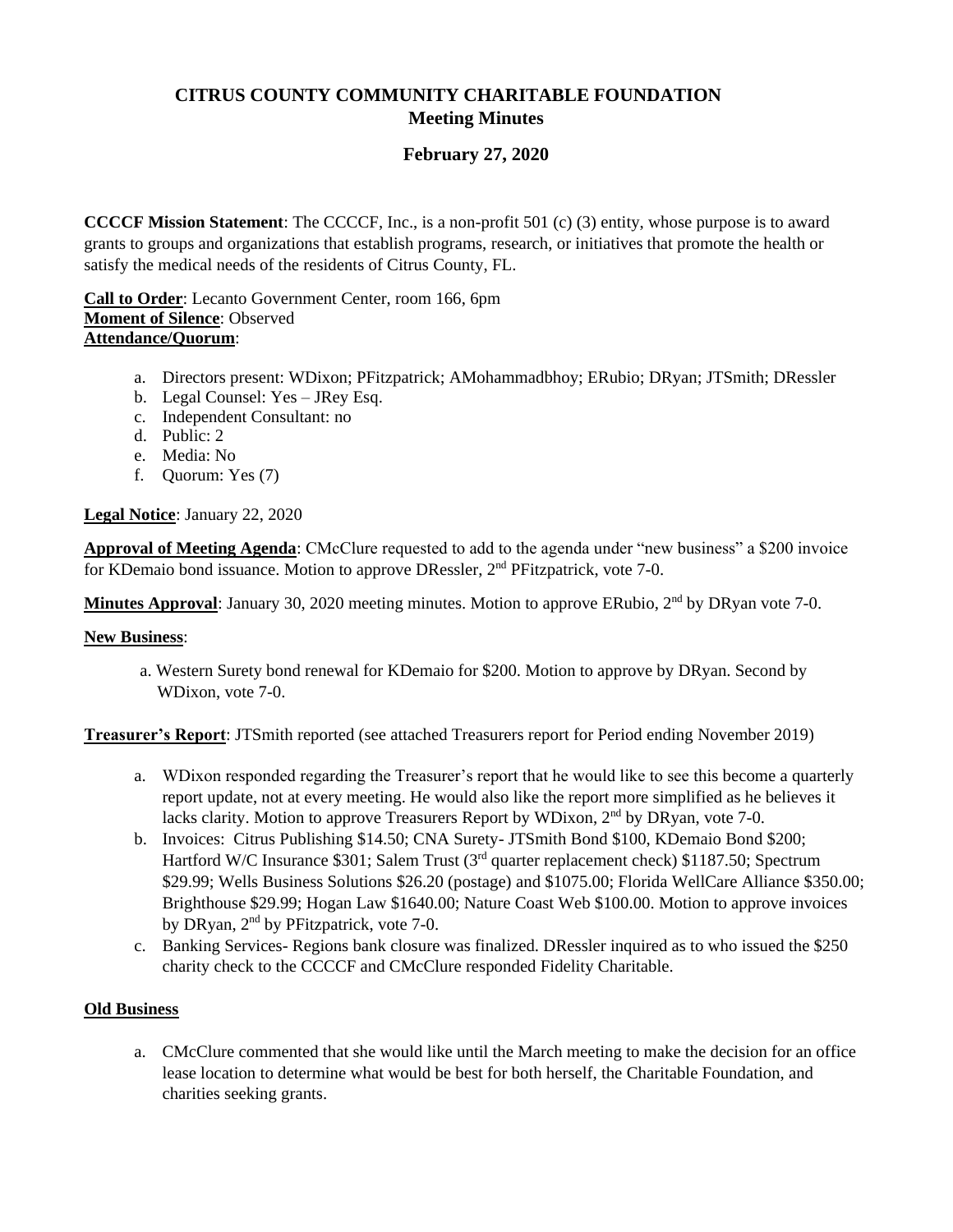#### **Standing Committee Reports**:

a. Investment Committee: No report

1. JRey reported that there were issues with the client agreement and that TD Ameritrade refuses to make changes. JRey stated CCCCF would need to accept the terms of the AmeriTrade Client Services Agreement given that the terms provide for a waiver of legal rights, and an out of state jurisdictional provision. She does not recommend this decision. WDixon made a motion to approve and  $2<sup>nd</sup>$  by DRyan, vote 7-0.

#### b. Grants Committee:

1. DRessler made a motion to approve, with a second by AMohammadbhoy. ERubio suggested the verbatim on item (b) to reflect "EIN/TIN and proof of tax status" to accommodate local government and state agencies. With this amendment, a motion to approve was made by DRessler, with a second by AMohammadbhoy. A vote 7-0 for all of the following items: (a) Cycle 8 grant schedule

- (b) Addition of the request for EIN and proof of tax status in LOI format
- (c) Change to grant report form
- (d) Letter of Inquiry notice

(e) 1<sup>st</sup> year reports from Citrus Pregnancy and Childhood Development Service and tentative to them submitting a second press release (they are currently working on it)

- c. Personnel Committee: No report
- d. Audit Committee: No report

#### **Executive Director Update:**

a. Commercial Liability Insurance: CMcClure reported on the notice of cancellation received by Philadelphia Insurance in January 2020, to cancel on March 30, 2020 due to negative findings in the 2017 audited financial statement. CMcClure reported that she has collaborated with SDiaz-Fonseca, Debby Coulson at Hagar Insurance, as well as Attorney JRey in regards to steps to counteract the cancellation. CMcClure reported that documents were sent in to Debby Coulson at Hagar to submit to Philadelphia Insurance to show corrective action by the Charitable Foundation for each of these items. Additionally, CMcClure has completed a Commercial Insurance Application and submitted to Hagar for bid for other insurance carriers in the event Philadelphia chooses to cancel. DRessler clarified that this will be rectified before or at the next Board meeting and CMcClure confirmed.

#### **Legal Update:**

- a. Meeting Notice Policy correction made to separate the Secretary and Treasurer positions. Motion to approve by DRessler,  $2<sup>nd</sup>$  by PFitzpatrick, vote 7-0.
- b. JRey reported that the Salem Trust contract is terminating as per the vote last board meeting. Because the Board adopted a resolution to have CCHB deposit directly into the investment account, the resolution will need to be amended to reflect the new custodian. CMcClure said she will provide this to JRey. DRessler reported there had been a delay due to Ms. Chadwick's injury reducing the availability of her as second signature but Mr. Stillwell was taking measures to resolve this issue. Also, due to the change of the CCCCF change in depository , the funds will be sent forth once Citrus County Hospital Board is officially notified of the change in the financial institution that are approved to receive the funds.

#### **Next Meeting/s**: